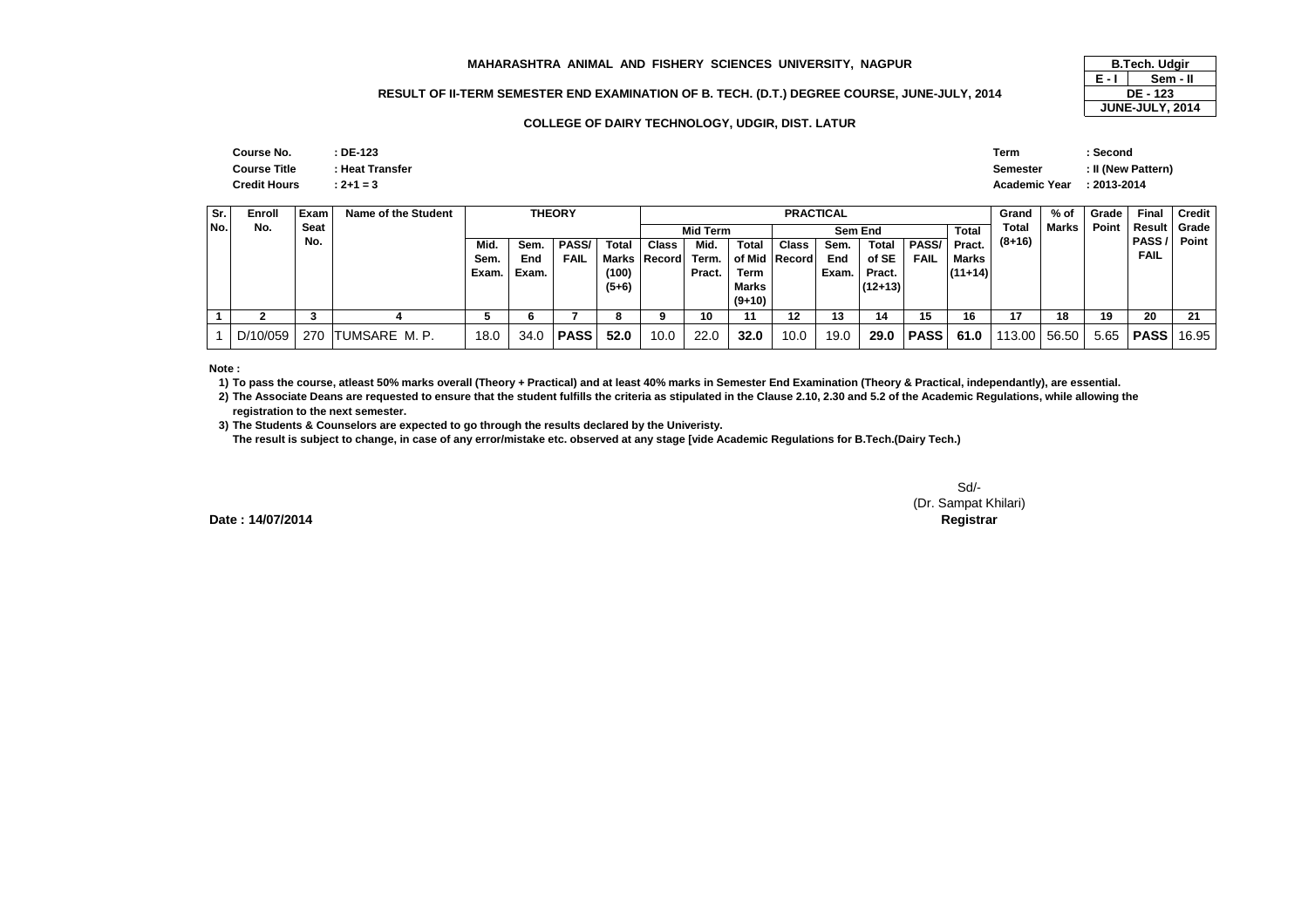#### **MAHARASHTRA ANIMAL AND FISHERY SCIENCES UNIVERSITY, NAGPUR**

### **RESULT OF II-TERM SEMESTER END EXAMINATION OF B. TECH. (D.T.) DEGREE COURSE, JUNE-JULY, 2014**

#### **COLLEGE OF DAIRY TECHNOLOGY, UDGIR, DIST. LATUR**

| R               | <b>B.Tech. Udgir</b> |                 |  |  |  |  |
|-----------------|----------------------|-----------------|--|--|--|--|
|                 | F - I                | Sem - II        |  |  |  |  |
| JUNE-JULY, 2014 | <b>DC-123</b>        |                 |  |  |  |  |
|                 |                      | JUNE-JULY, 2014 |  |  |  |  |

| Course No.          | $:$ DC-123          |
|---------------------|---------------------|
| <b>Course Title</b> | : Chemistry of Milk |
| <b>Credit Hours</b> | $: 2 + 1 = 3$       |

|               | Term                      | : Second           |
|---------------|---------------------------|--------------------|
| istry of Milk | Semester                  | : Il (New Pattern) |
|               | Academic Year : 2013-2014 |                    |

| Sr. | Enroll   | Exam | Name of the Student |       |       | <b>THEORY</b> |           | <b>PRACTICAL</b>   |                                            |          |                                                |       |           |             |           | Grand    | % of         | Grade       | Final       | Credit |
|-----|----------|------|---------------------|-------|-------|---------------|-----------|--------------------|--------------------------------------------|----------|------------------------------------------------|-------|-----------|-------------|-----------|----------|--------------|-------------|-------------|--------|
| No. | No.      | Seat |                     |       |       |               |           |                    | <b>Total</b><br><b>Mid Term</b><br>Sem End |          |                                                |       |           |             |           | Total    | <b>Marks</b> | Point       | Result      | Grade  |
|     |          | No.  |                     | Mid.  | Sem.  | <b>PASS/</b>  | Total     | <b>Class</b>       | Mid.                                       | Total    | <b>PASS</b><br>Total<br>Class<br>Sem.          |       |           |             | Pract.    | $(8+16)$ |              |             | PASS /      | Point  |
|     |          |      |                     | Sem.  | End   | FAIL          |           | Marks Record Term. |                                            |          | of SE<br>of Mid   Record<br>End<br><b>FAIL</b> |       |           | Marks       |           |          |              | <b>FAIL</b> |             |        |
|     |          |      |                     | Exam. | Exam. |               | (100)     |                    | Pract.                                     | Term     |                                                | Exam. | Pract.    |             | $(11+14)$ |          |              |             |             |        |
|     |          |      |                     |       |       |               | $(5+6)$   |                    |                                            | Marks    |                                                |       | $(12+13)$ |             |           |          |              |             |             |        |
|     |          |      |                     |       |       |               |           |                    |                                            | $(9+10)$ |                                                |       |           |             |           |          |              |             |             |        |
|     |          | ٠J   |                     |       | 6     |               | $\bullet$ |                    | 10                                         |          | 12                                             | 13    | 14        | 15          | 16        | 17       | 18           | 19          | 20          | 21     |
|     | D/10/059 | 270  | ITUMSARE M.P.       | 20.0  | 21.0  | <b>PASS</b>   | 41.0      | 7.0                | 30.0                                       | 37.0     | 7.0                                            | 27.0  | 34.0      | <b>PASS</b> | 71.0      | 112.00   | 56.00        | 5.60        | <b>PASS</b> | 16.80  |

#### **Note :**

**1) To pass the course, atleast 50% marks overall (Theory + Practical) and at least 40% marks in Semester End Examination (Theory & Practical, independantly), are essential.** 

**2) The Associate Deans are requested to ensure that the student fulfills the criteria as stipulated in the Clause 2.10, 2.30 and 5.2 of the Academic Regulations, while allowing the registration to the next semester.**

**3) The Students & Counselors are expected to go through the results declared by the Univeristy.** 

**The result is subject to change, in case of any error/mistake etc. observed at any stage [vide Academic Regulations for B.Tech.(Dairy Tech.)**

Sd/- (Dr. Sampat Khilari)**Controller of Examinations Registrar**

**Date : 14/07/2014**